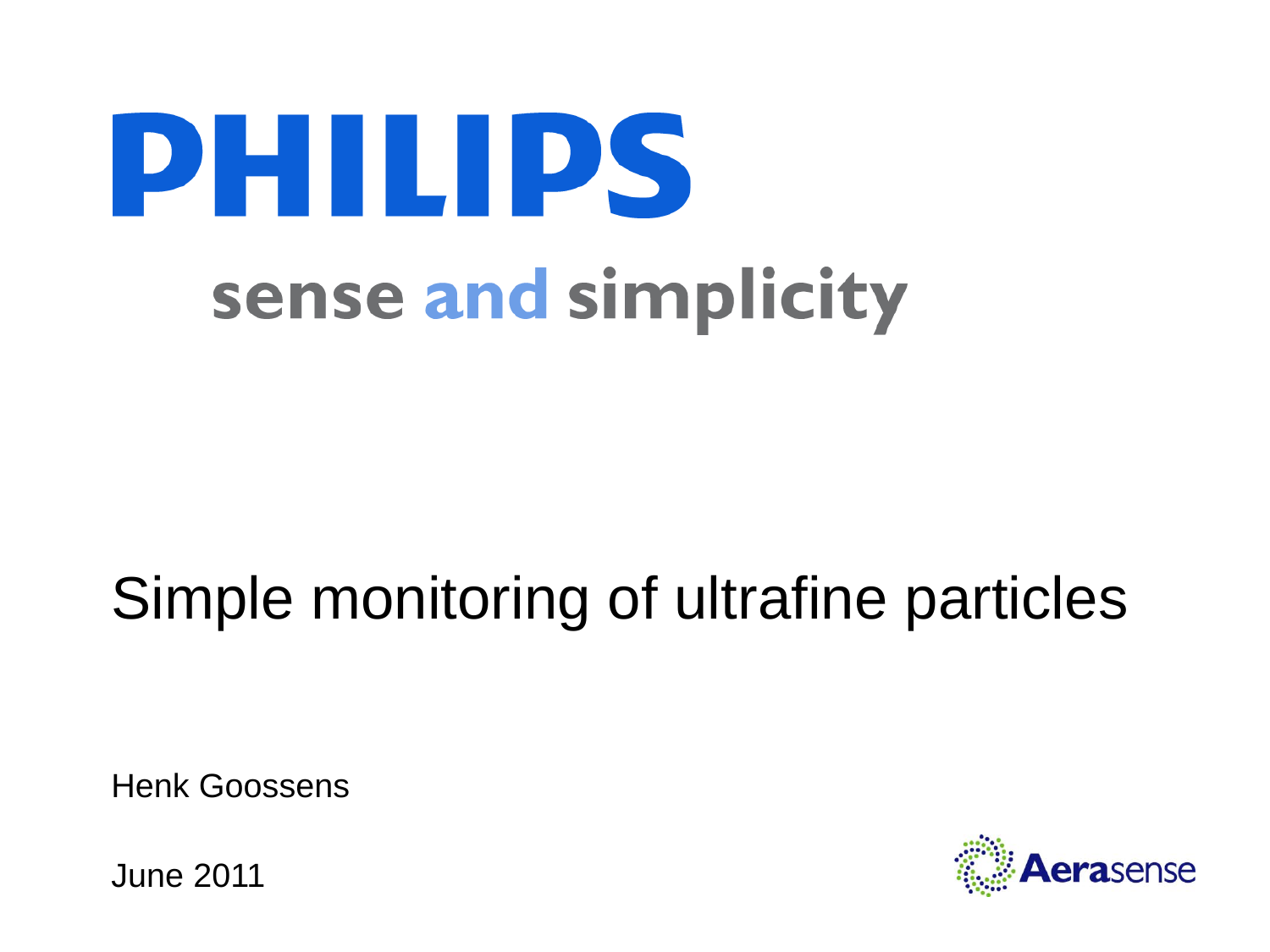## Ultrafines – a 'new' type of hazardous air pollution

#### Ultrafine particles in urban air and respiratory health among adult asthmatics

P. Penttinen\*, K.L. Timonen\*, P. Tiittanen\*, A. Mirme<sup>#</sup>, J. Ruuskanen<sup>1</sup>, J. Pekkanen\*

#### **Respiratory Effects Are Associated with the Number of Ultrafine Particles**

ANNETTE PETERS, H. ERICH WICHMANN, THOMAS TUCH, JOACHIM HEINRICH, and JOACHIM HEYDER

#### **Exposure to diesel exhaust induces changes in EEG in human** volunteers

Björn Crüts<sup>1</sup>, Ludo van Etten<sup>1</sup>, Håkan Törngvist<sup>2</sup>, Anders Blomberg<sup>2</sup>, Thomas Sandström<sup>2</sup>, Nicholas L Mills<sup>3</sup> and Paul JA Borm<sup>\*1</sup>



The EU aims to begin **regulation** of ultrafine particles in **2013**, said Andre Zuber in a keynote speech on behalf of the **European Commission** at the EFCA symposium in Brussels on 27 May.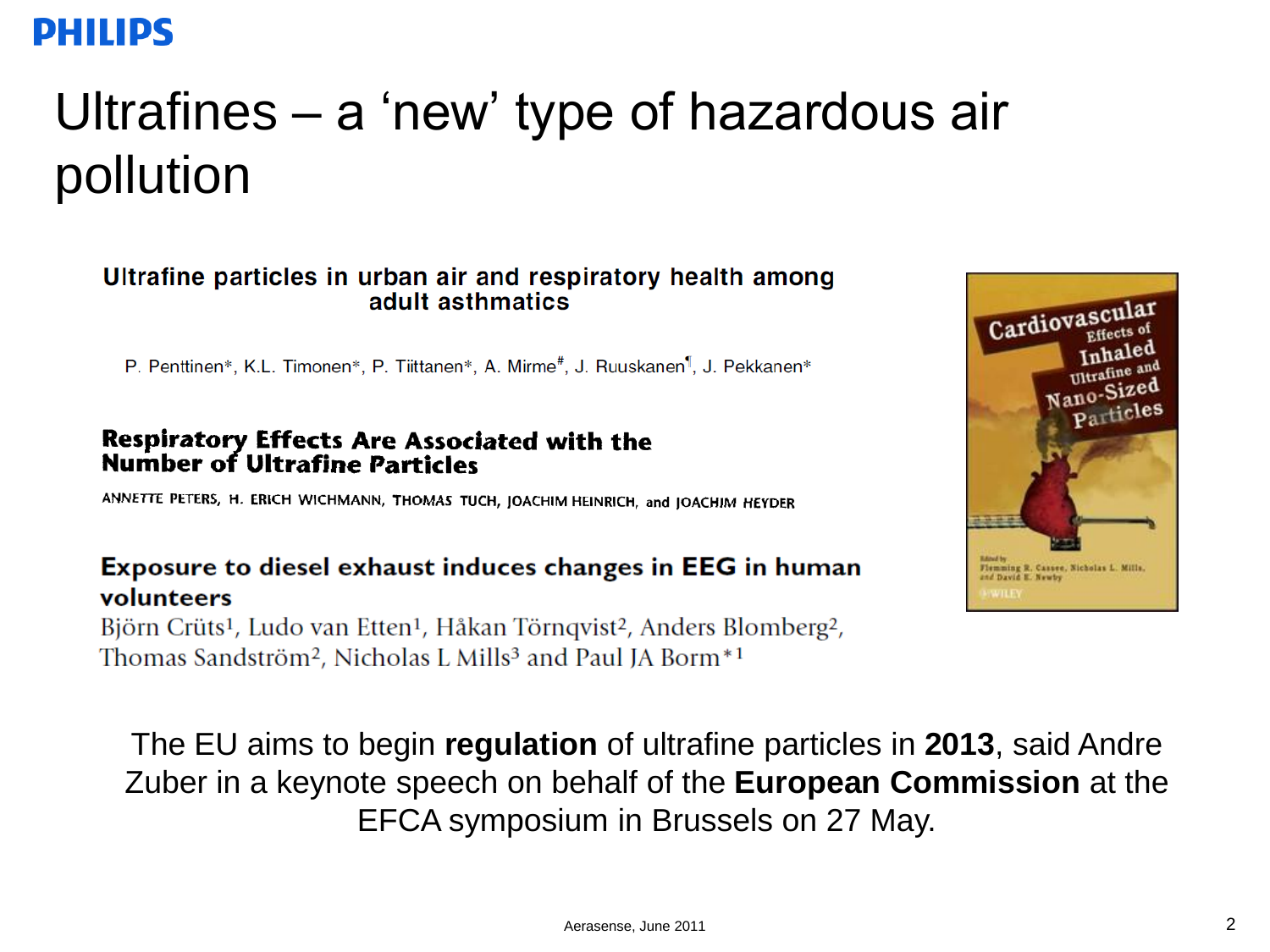## Ultrafines – a different type of air pollution

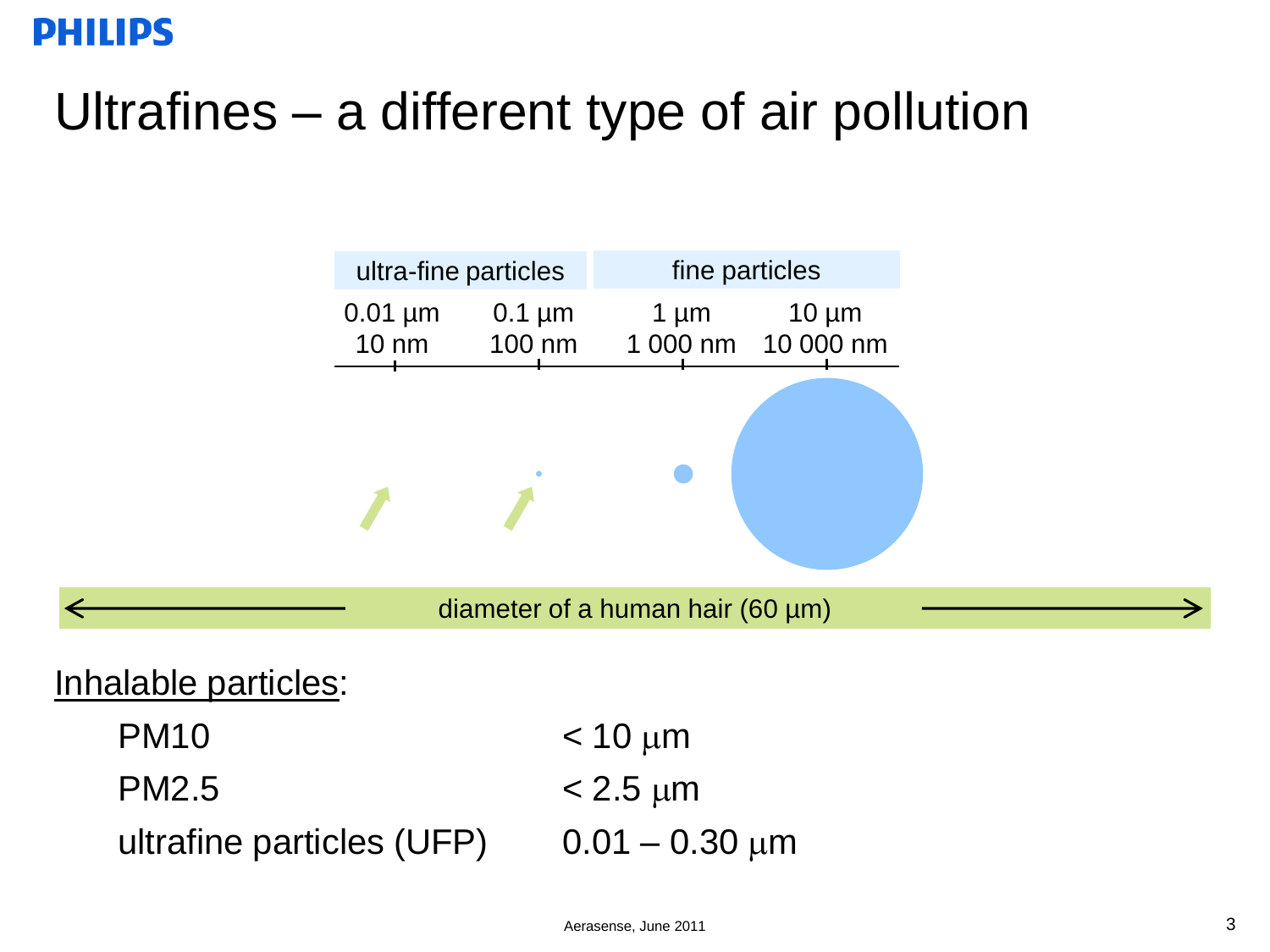### Toxicology of ultrafines differs from PM10/2.5

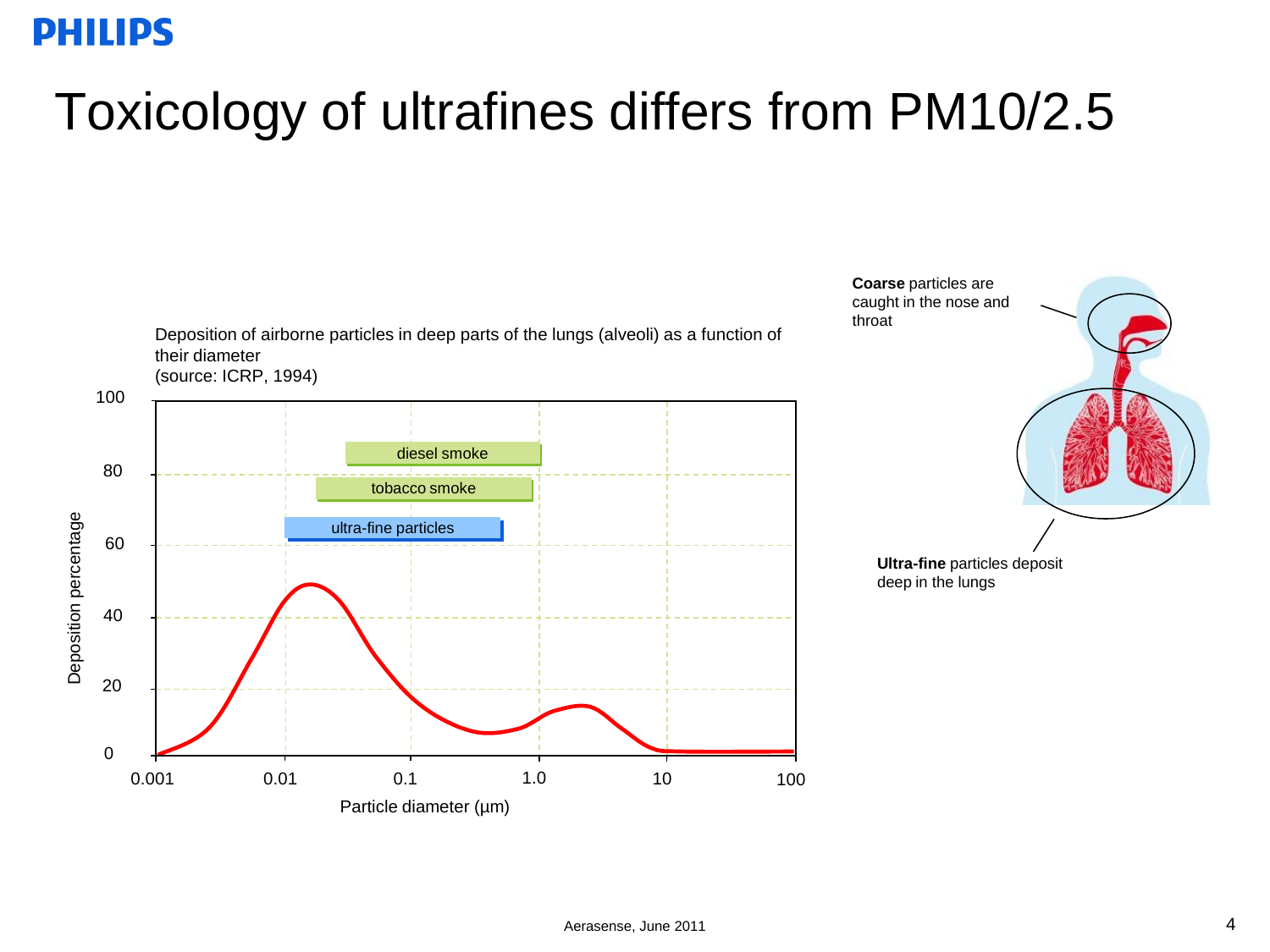### Ultrafines need new monitoring equipment

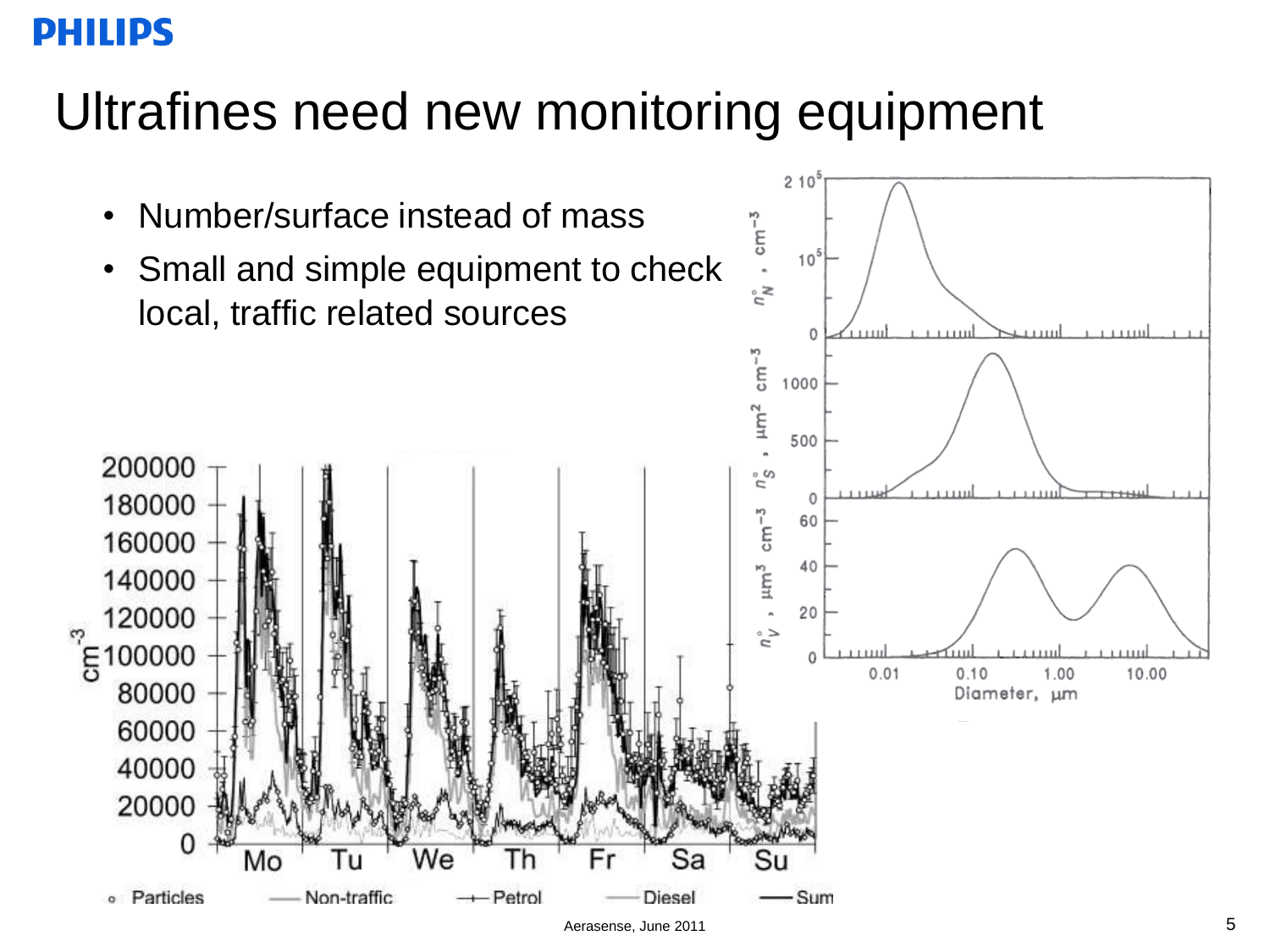### Aerasense ultrafine monitoring technology

- Detects
	- number concentration
	- average diameter of ultra fine particles (10 – 300 nm)
- Infers surface area concentration
- Measures accurately and realtime
- Small and easy to use

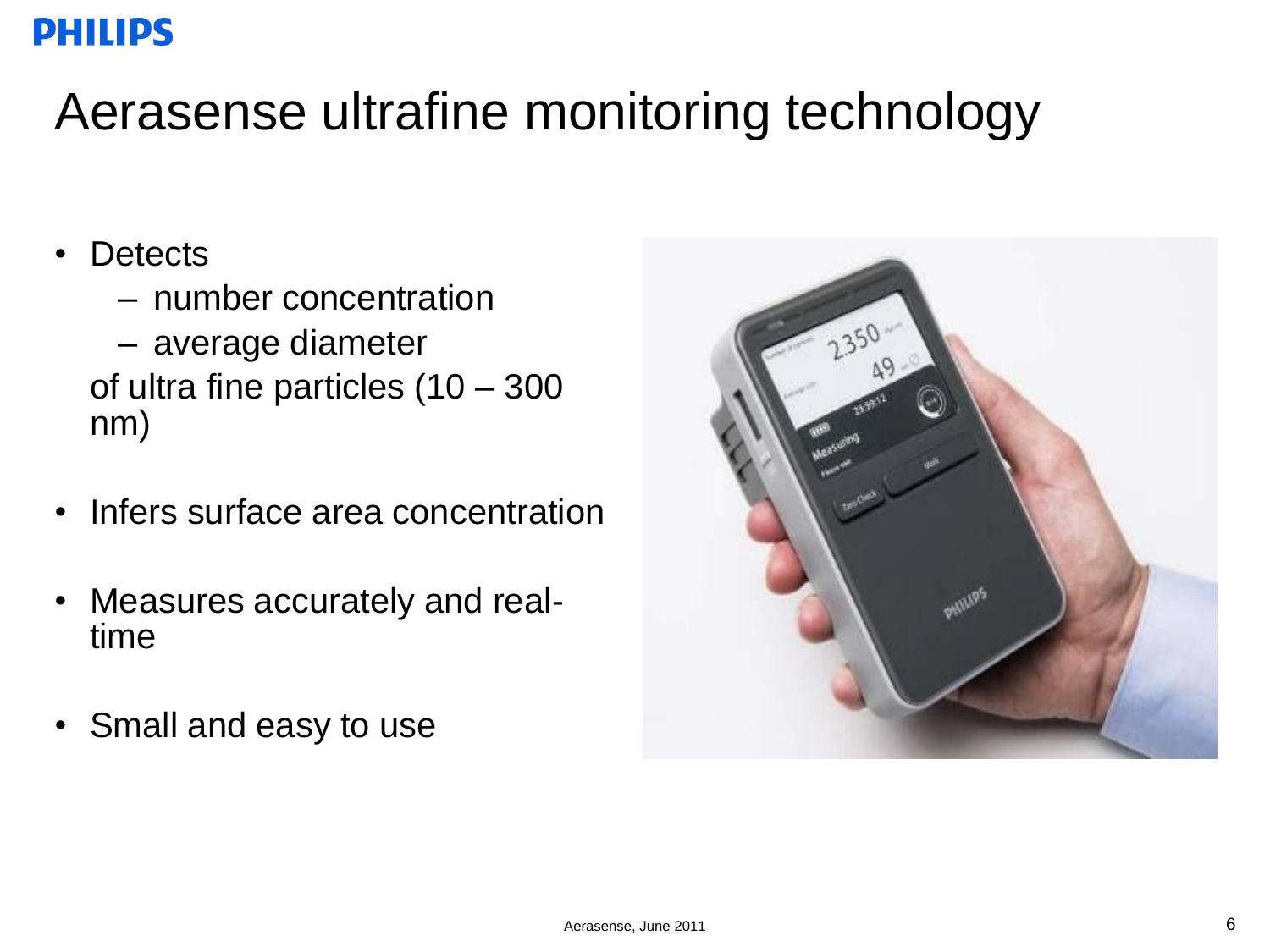### Simple application







**Ultra Fine Particles**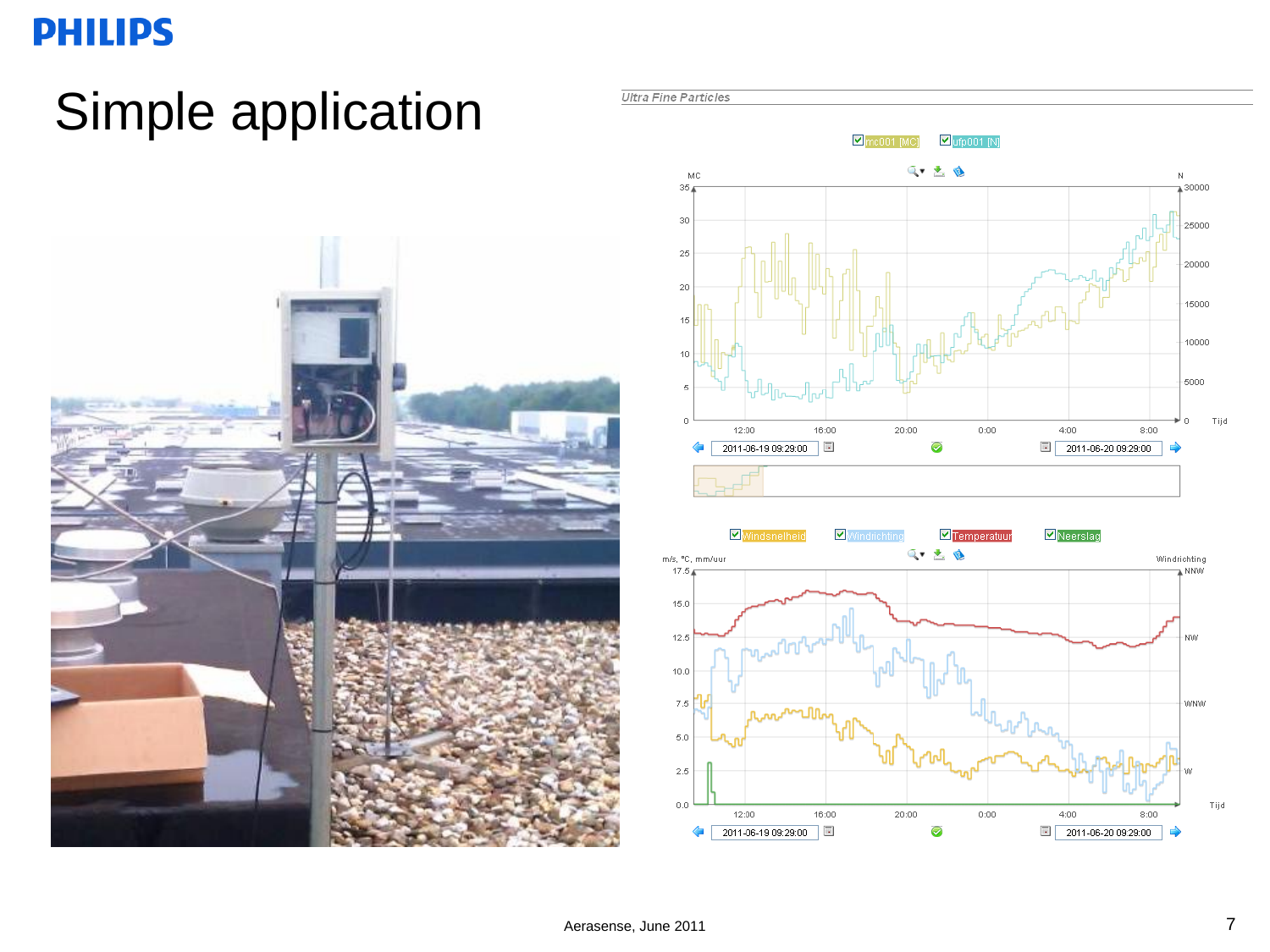### Aerasense measures concentration levels accurately

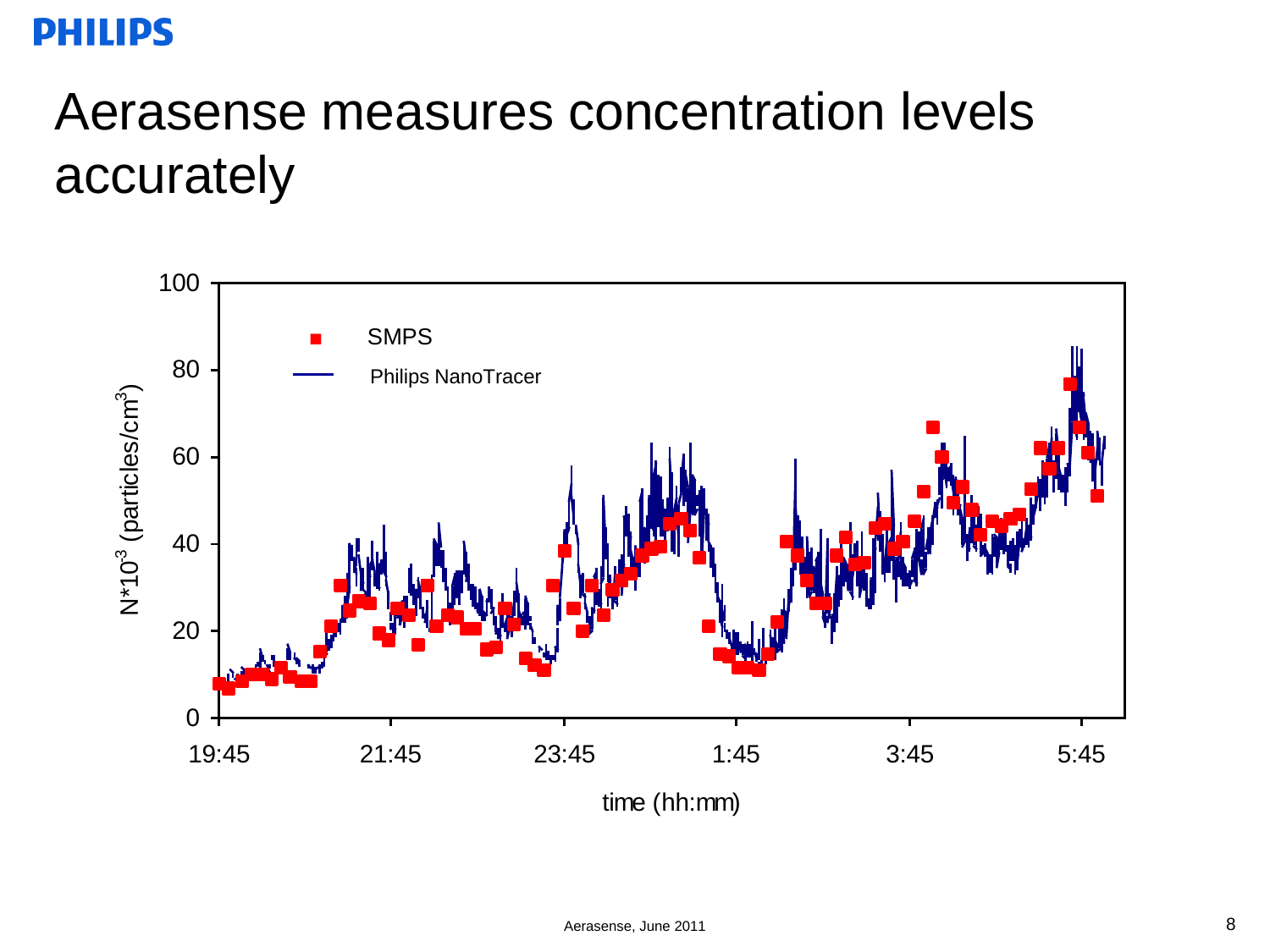### Aerasense measures particle diameter accurately

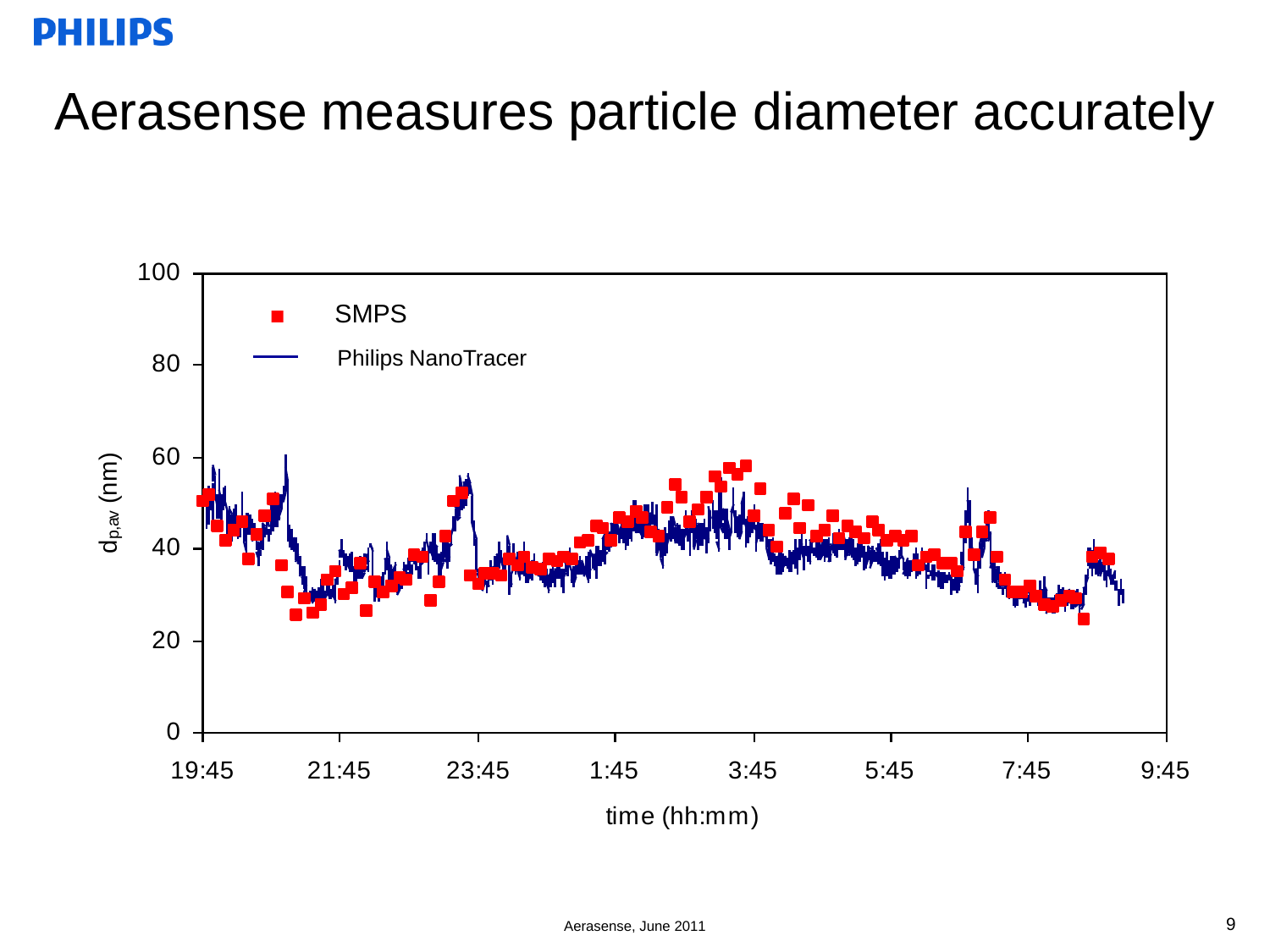### Aerasense is an established technology for occupational exposure to ultrafines

**nano** 

| $BGA$ $\blacktriangleright$ $\blacktriangleright$ |  |
|---------------------------------------------------|--|
| $1.71 \times 10^{14}$                             |  |

Institut für Arbeitsschutz der Deutschen Gesetzlichen Unfallversicherung

| <b>Process or location</b> | <b>UFP concentration level</b><br>(particle s/cm <sup>3</sup> ) | <b>Main particle size</b><br>(nm) |
|----------------------------|-----------------------------------------------------------------|-----------------------------------|
| outdoor, office            | up to 10.000                                                    |                                   |
| silicon melt               | up to 100.000                                                   | 280-520                           |
| metal grinding             | up to 130.000                                                   | 17-170                            |
| soldering                  | up to 400.000                                                   | 36-64                             |
| plasma cutting             | up to 500.000                                                   | 120-180                           |
| bakery                     | up to 640.000                                                   | 32-109                            |
| airport field              | up to 700.000                                                   | ~< 40                             |
| welding                    | $100.000 - 40.000.000$                                          | 40-600                            |

Safe production and

use of nanomaterials



Average UFP exposure levels measured in a wide variety of work places as measured by the German workers health protection institute BGIA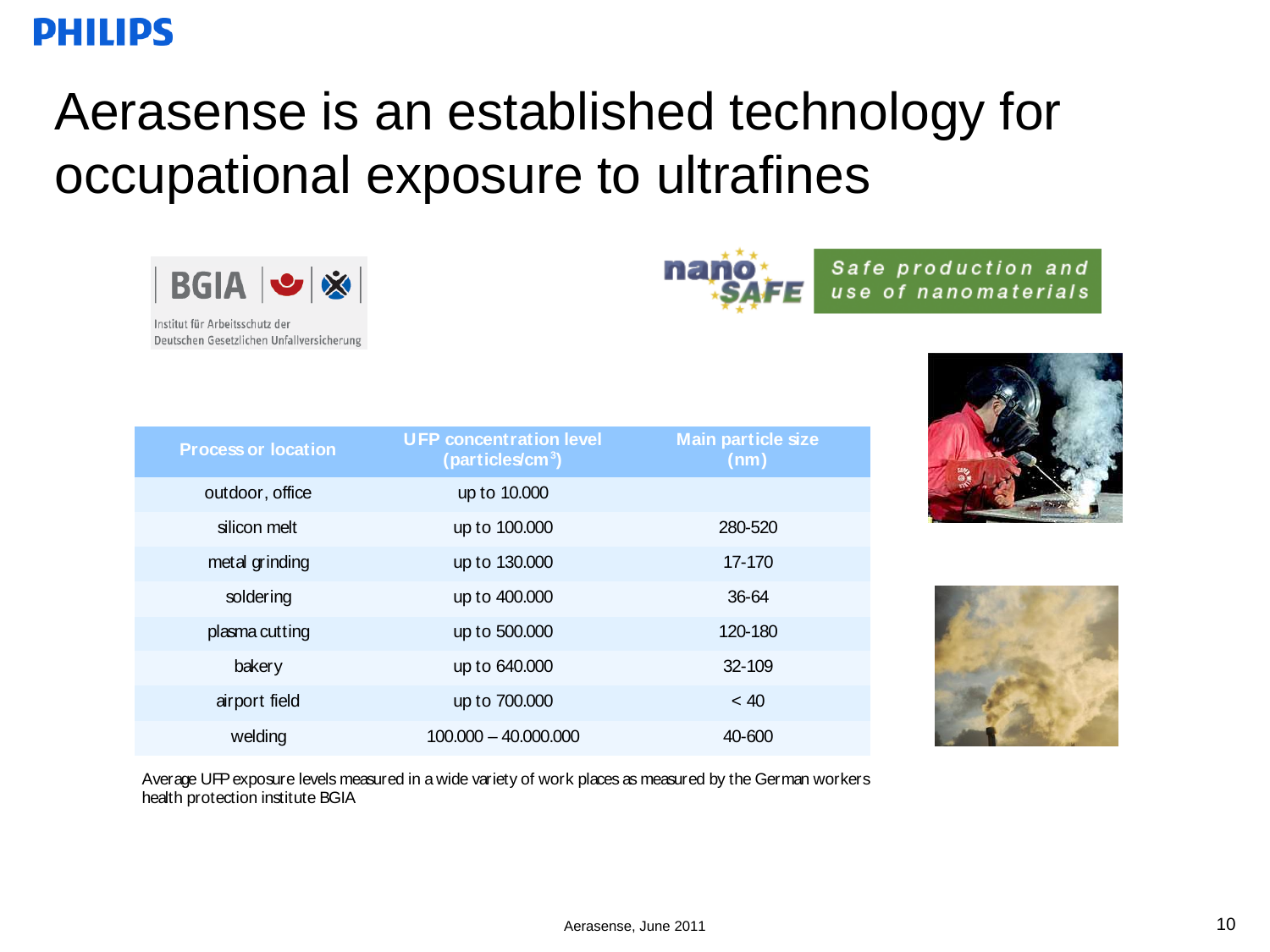# Thank you

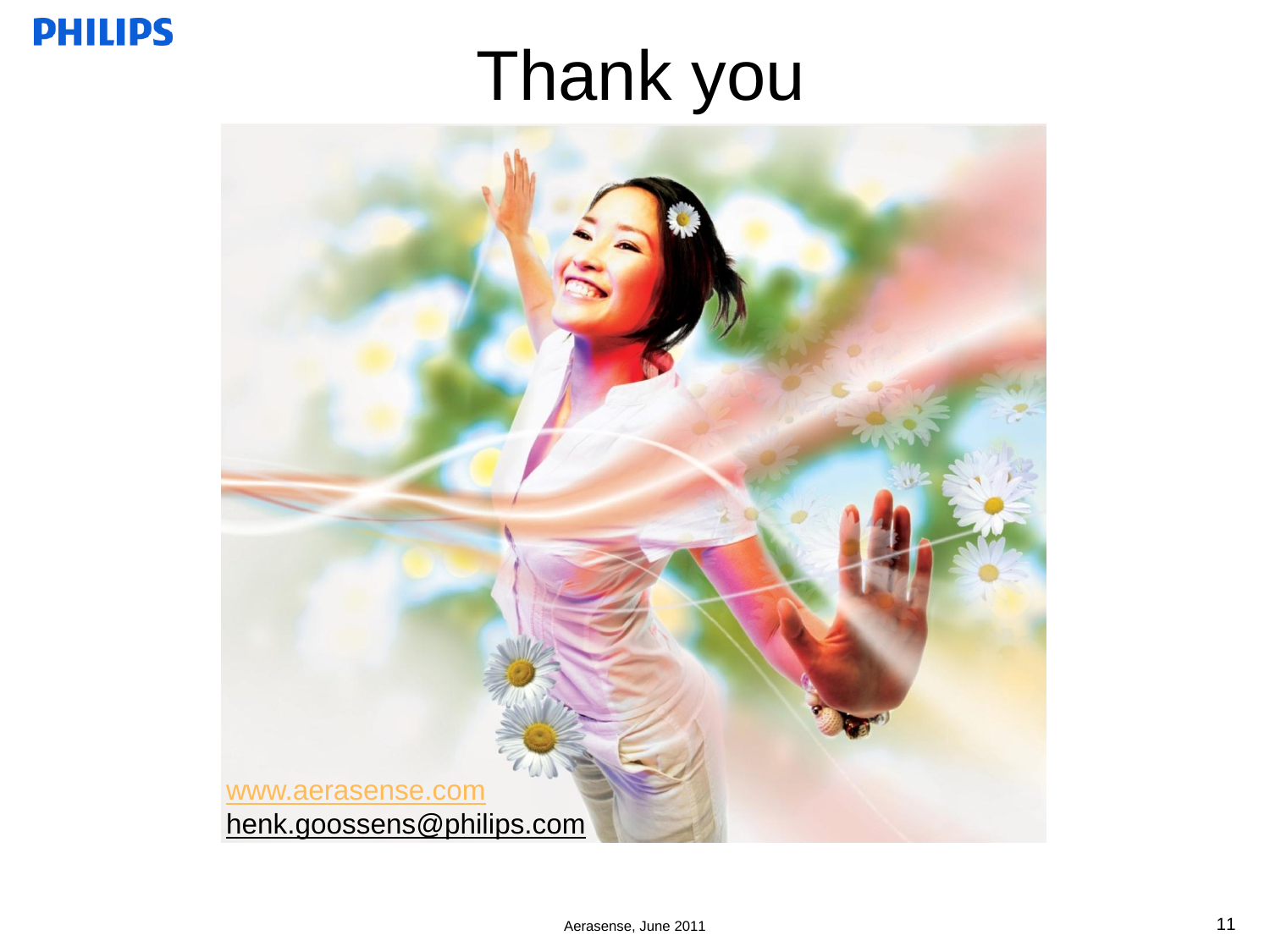